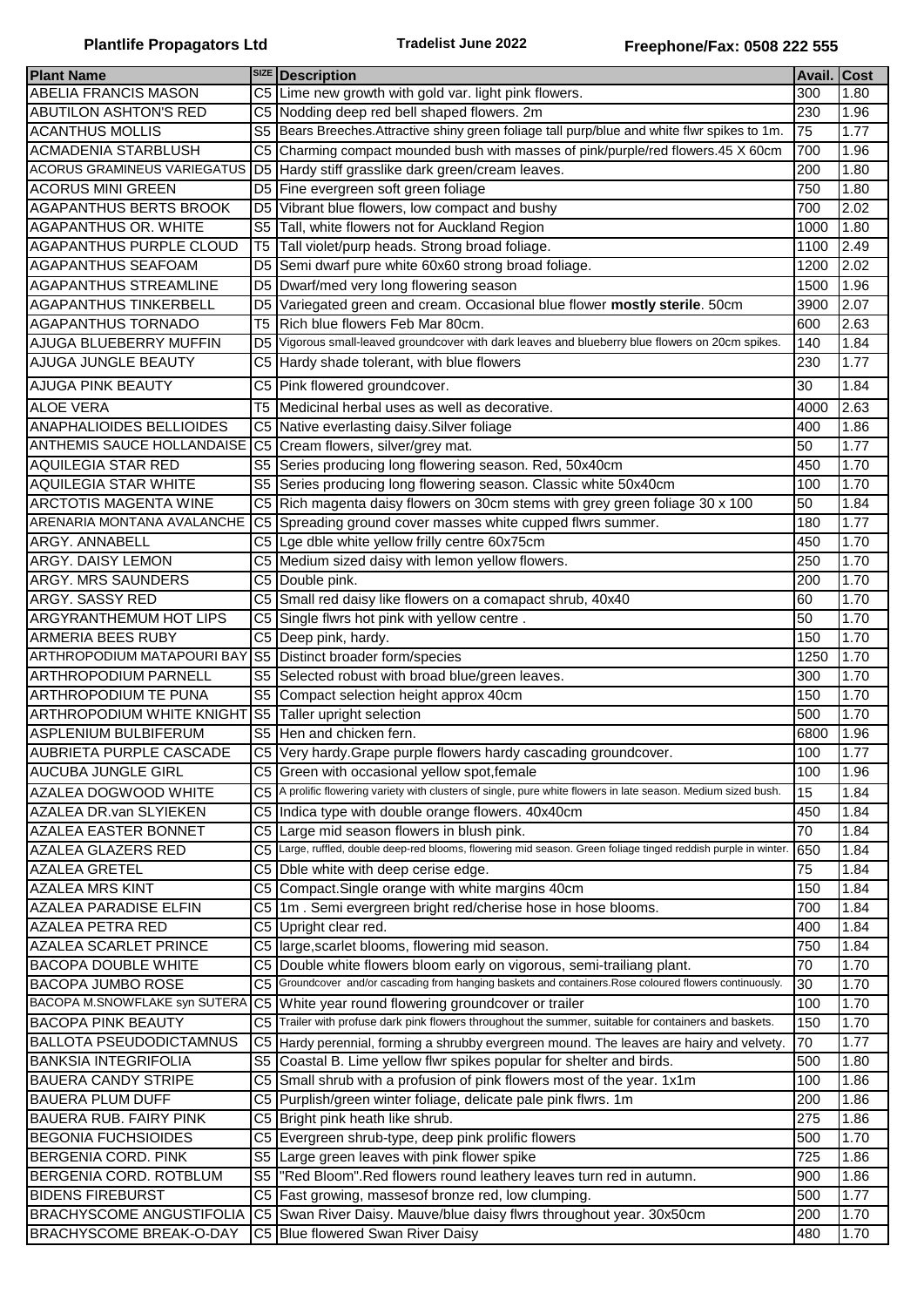|                                      |                | <b>SIZE</b> Description                                                                |                    |                    |
|--------------------------------------|----------------|----------------------------------------------------------------------------------------|--------------------|--------------------|
| <b>Plant Name</b>                    |                |                                                                                        | <b>Avail. Cost</b> |                    |
| <b>BRACHYSCOME MISTY MAUVE</b>       |                | C5 Mauve daisy like flowers almost year round. 40x40cm                                 | 50                 | 1.70               |
| <b>BUXUS GREEN GEM</b>               | C5             | Dark green foliage compact rounded shrub.                                              | 400                | 1.86               |
| <b>BUXUS KOREANA</b>                 | C5             | Attractive small dark green leaf and compact habit.                                    | 50                 | 1.86               |
| <b>BUXUS MICROPHYLLA</b>             | C5             | jap. Blight resistant Akl selection                                                    | 5800               | 1.86               |
| <b>BUXUS SEMPERVIRENS</b>            | C <sub>5</sub> | English Box.                                                                           | 1500               | 1.86               |
| <b>BUXUS TIDE HILL</b>               | C <sub>5</sub> | Dwarf, compact slow growing Korean cv.                                                 | 550                | 1.86               |
| CALLISTEMON WESTERN GLORY            | C <sub>5</sub> | Bushy, carmine-red brushes                                                             | 60                 | 1.91               |
| CALLUNA JIMMY DYCE                   | C <sub>5</sub> | Compact, semi prostrate evergreen shrub. Double pink flowers.                          | 50                 | 1.80               |
| CALOCEPHALUS BROWNII                 | C5             | Silver foliage small yellow flowers 100x60cm syn Leucophyta                            | 900                | 1.80               |
| CAMELLIA - BRUSHFIELDS YELLOW        | C <sub>5</sub> | White med anemone cream/yellow petaloides                                              | 80                 | 1.96               |
| CAMELLIA - BUTTONS-N-BOWS            | C <sub>5</sub> | Small formal light pink deeper at edges                                                | 50                 | 1.96               |
| <b>CAMELLIA - CINAMON CINDY</b>      | C5             | Small flowered pale pink, with scent                                                   | 200                | 1.96               |
|                                      |                |                                                                                        |                    |                    |
| CAMELLIA - CRIMSON KING              | C5             | Sas.Mahogany red compact 1.5 x 1m                                                      | 100                | 1.96               |
| <b>CAMELLIA - FAIRY BLUSH</b>        | C5             | Miniature Small white flowers with pink tonings.                                       | 470                | 1.96               |
| <b>CAMELLIA - GAY SUE</b>            | C <sub>5</sub> | sas. White tipped pink med. semi dble.                                                 | 100                | 1.96               |
| CAMELLIA - PARADISE BELINDA          | C <sub>5</sub> | Stunning glowing single flowers on deep gree foliage 2.5x2m                            | 50                 | 1.96               |
| <b>CAMELLIA - PARADISE GLOW</b>      | C <sub>5</sub> | sas. Single deep pink with gold centre.                                                | 100                | 1.96               |
| <b>CAMELLIA - PARADISE HILDA</b>     | C5             | sas. Vigorous upright, med, informal pink.                                             | 200                | 1.96               |
| <b>CAMELLIA - SINENSIS</b>           | C <sub>5</sub> | The common Tea Plant. Evergreen fragrant white flowers. 2 x 1m.                        | 50                 | 1.96               |
| <b>CAMELLIA - YULETIDE</b>           | C <sub>5</sub> | Sas. Medium single brilliant orange-red.                                               | 560                | 1.96               |
| CAREX COMANS green form              | S <sub>5</sub> | Native tussock green form, attractive                                                  | 900                | 1.70               |
| <b>CAREX DIPSACEA</b>                | S <sub>5</sub> | Erect orange/green tussock 80cm                                                        | 1200               | 1.70               |
| <b>CAREX FROSTED CURLS</b>           | S <sub>5</sub> | Green fronds with pale twisted tips.                                                   | 220                | 1.70               |
| <b>CAREX GEMINATA</b>                | S <sub>5</sub> | Robust sedge suitable for wet or damp ground. 1.2m                                     | 50                 | 1.70               |
| <b>CAREX SECTA</b>                   | S <sub>5</sub> | Pukio.Lge vigorous green sedge                                                         | 6500               | 1.70               |
| <b>CAREX SOLANDRI</b>                | S <sub>5</sub> | Drooping yellow/green leaves 1cm wide. Prefers shade.60cm                              | 200                | 1.70               |
| <b>CAREX TRIFIDA</b>                 | S <sub>5</sub> | Mutton bird sedge. Handsome tall broadleafed green tussock. 1m                         | 200                | 1.70               |
|                                      |                |                                                                                        |                    |                    |
| <b>CAREX VIRGATA</b>                 | S <sub>5</sub> | Upright green grass to .7m with erect seed heads.                                      | 920                | 1.70               |
| CARNATION KING OF BLACKS             | C <sub>5</sub> | Deep rich purple scented free flowering.                                               | 200                | 1.80               |
| CASUARINA CUNNINGHAMIANA             | S <sub>5</sub> | River Sheoak. Great shelter.                                                           | 150                | 1.70               |
| CHAMAE BOULEVARD                     |                | C5 Soft blue foliage, bushy and upright.                                               | 100                | 1.96               |
| CHRYSANTHEMUM MAWII THIRLSTANE       |                | C5 Masses of copper pink daisy like flowers. 20cm                                      | 20                 | 1.80               |
| <b>CLIVIA GRANDIFLORA</b>            |                | S5 Broad leafed red/orange.                                                            | 150                | 2.92               |
| <b>CLIVIA MINIATA</b>                | S <sub>5</sub> | Broad strap leaves orange flwrs 40cm                                                   | 200                | 2.33               |
| <b>COLEONEMA COMPACTUM</b>           |                | C5 Low, compact, green foliage, pink flowers                                           | 300                | 1.80               |
| <b>COLEONEMA PINKII</b>              |                | C5 Compact, upright small pink flowers with stripe in petal.40cm                       | 800                | 1.80               |
| CONVOLVULUS BLUE LAKE                | C5             | Profuse blue flowers, ideal groundcover, trailer.                                      | 1200               | 1.84               |
| CONVOLVULUS MAURITANICUS             |                | C5 Trailer with blue/purp trumpet flwrs                                                | 1800               | 1.84               |
| COPROSMA ACEROSA HAWERA              |                | C5 Hardy ground hugging green foliage.                                                 | 2250               | 1.80               |
| COPROSMA AUSTRALIS syn C.grandiflora | S <sub>5</sub> | syn.C.grandiflora.                                                                     | 200                | 1.80               |
| COPROSMA BEATSONS BROWN              | C <sub>5</sub> | Oval brown leaves, arching branches 1.5x1m                                             | 150                | 1.80               |
| COPROSMA BLACK CLOUD                 |                | C5 Low growing small dark leaved                                                       | 200                |                    |
|                                      |                |                                                                                        |                    | 1.80               |
| <b>COPROSMA BOWLING GREEN</b>        |                | C5 Very similar to Thompson's hybr. Lush green small leaved.                           | 400                | 1.80               |
| <b>COPROSMA BROCKEII</b>             | C5             | Upright graceful plant with purple tinged leaves. 2m                                   | 100                | 1.80               |
| COPROSMA BRUNNEA                     | C5             | Creeper forming a dense wiry mass. 15 x 100cm                                          | 1200               | 1.80               |
| COPROSMA COPPERFIELD                 |                | C5 Evergreen, hardy with small glossy leafed foliage. Dense bushy growth habit.        | 150                | 1.80               |
| <b>COPROSMA DARK SPIRES</b>          |                | C5 Syn. C. Matai Magic. Fine leafed dark bronze, naturally upright and conical. 1.2x.4 | 800                | $\overline{1}$ .80 |
| COPROSMA GOLD N GREEN                |                | C5 Glossy green leaves edged gold, showy. 2x1.5m                                       | 70                 | $\overline{1}$ .80 |
| <b>COPROSMA KIRKII</b>               |                | C5 Native spreading groundcover.                                                       | 200                | 1.80               |
| COPROSMA KIRKII GOLDSTREAM           |                | C5 Mid-green leaves, orange stems, spreading                                           | 250                | 1.80               |
| <b>COPROSMA MIDDLEMORE</b>           |                | C5 Shiny green medium sized leaf                                                       | 1200               | 1.80               |
| COPROSMA MINOGUE                     |                | C5 C. kirkii selection, flatter and neater.                                            | 400                | 1.80               |
| <b>COPROSMA PORTWINE</b>             | C5             | Shiny dark red foliage, vigorous frost, coast and wind hardy. 1x1.8m                   | 350                | 1.80               |
| COPROSMA PROPINQUA                   | CS5            | Divaricating. Small oblong leaves, translucent blue berries 1.5m.                      | 75                 | 1.80               |
| COPROSMA PROSTRATA                   | C5             | Small glossy green leaves, spreading mounding habit                                    | 300                | 1.80               |
| COPROSMA R. POOR KNIGHTS             | C <sub>5</sub> | Prostrate repens form from poor knight Is.                                             | 1600               | 1.80               |
| <b>COPROSMA RED ROCK</b>             |                | C5 Very hardy red brown cushion like foliage 1m.                                       | 250                | 1.80               |
| <b>COPROSMA REPENS</b>               |                | SC <sub>5</sub> Mirror plant, Taupata shiny green leaves                               | 50                 | 1.80               |
| COPROSMA RHAMNOIDES                  | C5             | Tight ball like shape, interesting feature plant. 60cm                                 | 400                |                    |
|                                      |                |                                                                                        |                    | 1.80               |
| COPROSMA ROBUSTA                     | S <sub>5</sub> | Native Karamu. Orange red berries.                                                     | 800                | 1.70               |
| COPROSMA SILVER QUEEN                |                | C5 Silver-cream margins, green centre                                                  | 25                 | 1.80               |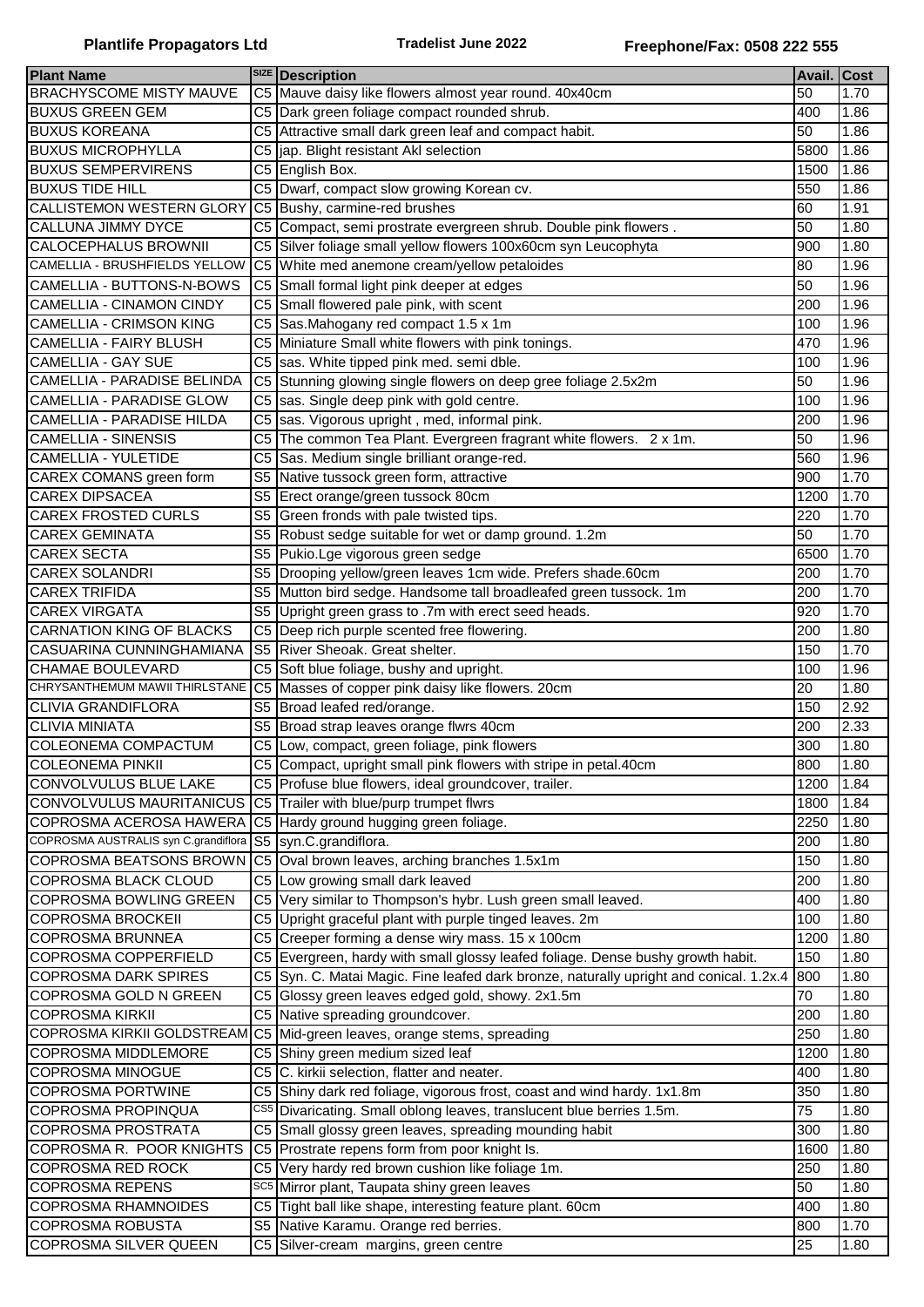| <b>Plant Name</b>                                  |                | <b>SIZE</b> Description                                                                                                                 | Avail. Cost |      |
|----------------------------------------------------|----------------|-----------------------------------------------------------------------------------------------------------------------------------------|-------------|------|
| <b>COPROSMA TAUPATA GOLD</b>                       |                | C5 Glossy green leaves with a vibrant yellow margin. 2m                                                                                 | 30          | 1.80 |
| COPROSMA WINTER CHOCOLATE                          |                | C5 Glossy waved foliage turning brown in winter 2m                                                                                      | 150         | 1.80 |
| <b>COPROSMA YVONNE</b>                             |                | C5 Dark glossy bronze green almost black. Hardy. 1.5x1m                                                                                 | 85          | 1.80 |
| <b>CORDYLINE NIGRA</b>                             | T <sub>5</sub> | Bronze coloured foliage. Suitable indoors or sheltered site.                                                                            | 320         | 2.49 |
| <b>COROKIA BUDDLEIOIDES</b>                        |                | C5 Larger leaves, light grey-green                                                                                                      | 50          | 1.86 |
|                                                    |                | COROKIA FROSTED CHOCOLATE C5 Bronze to rich brown, medium leaf                                                                          | 1250        | 1.86 |
| COROKIA LEPRECHAUN                                 |                | C5 Fine leaved upright form of C. virgata.                                                                                              | 80          | 1.86 |
| <b>COROKIA LITTLE PRINCE</b>                       |                | C5 Hardy dwarf twiggy purp foliage starry yellow flwrs. 80cm                                                                            | 50          | 1.86 |
| <b>COROKIA MANGATANGI</b>                          |                | C5 Fine silvery leaves with yellow fruit. Great for clipping 1.5m                                                                       | 200         | 1.86 |
| <b>COROKIA PHANTOM</b>                             |                | C5 Strong chocolate/black foliage with silver reverse.                                                                                  | 50          | 1.86 |
| <b>COROKIA RED WONDER</b>                          |                | C5 Red berries, silvery green leaf, very hardy                                                                                          | 2200        | 1.86 |
| <b>COROKIA SUN SPLASH</b>                          |                | C5 Creamy leaves with splashes of green                                                                                                 | 200         | 1.86 |
| <b>COROKIA VIRGATA</b>                             |                | CS5 Upright densely branched shrub. 2m                                                                                                  | 30          | 1.86 |
| <b>CORREA ALBA</b>                                 |                |                                                                                                                                         |             |      |
|                                                    |                | C5 White Australian fuchsia. Fantastic hardy hedging/screen. 1.5m                                                                       | 150         | 1.86 |
| <b>CORREA MARIONS MARVEL</b>                       |                | C5 Masses of pale pink/lime green flwrs 1.5m                                                                                            | 230         | 1.86 |
| <b>CORREA SALMON PINK</b>                          |                | C5 Upright shrub with large heart shaped leaves and pink flowers winter.                                                                | 400         | 1.86 |
| <b>CORREA WYNS WONDER</b>                          |                | C5 Dense 1 x 1.2m bush with creamy margin olive green leaves and pink flowers.                                                          | 80          | 1.86 |
| <b>CORYNOCARPUS LAEVIGATUS</b>                     |                | S5 Native Karaka Tree                                                                                                                   | 750         | 1.84 |
| COTONEASTER MICROPHYLLA                            |                | C5 Ground hugging fine leafed C.                                                                                                        | 350         | 1.86 |
| <b>CRANBERRY BERGMAN</b>                           |                | C5 Vaccinium macrocarpon low creeping runners with edible fruit.                                                                        | 500         | 1.86 |
| <b>CRASSULA CAMPFIRE</b>                           | T <sub>5</sub> | Fast growing succulent has green, propeller-shaped leaves that can turn bri300                                                          |             | 2.63 |
| <b>CRASSULA COCCINEA</b>                           |                | C5 Red Crassula. A succulent with flat heads of striking, bright scarlet flowers.                                                       | 20          | 1.91 |
| <b>CRASSULA DUBAI</b>                              | T <sub>5</sub> | Highly ornamental form flat silvery spoon like leaves. Clump forming 20x80cms                                                           | 100         | 2.63 |
| CRASSULA PORTULACARIA AFRA                         |                | C5 Jade plant. Round smooth leaves reddish stems                                                                                        | 250         | 1.84 |
| <b>CROWEA SOUTHERN STARS</b>                       |                | C5 Delicate pink flowers emerald green foliage.                                                                                         | 200         | 1.96 |
| <b>CUPHEA BIANCA</b>                               |                | C5 Evergreen shrub, dainty white blushed pink flwr virtually throughout year.                                                           | 300         | 1.70 |
| <b>CUPHEA IGNEA</b>                                |                | C5 Cigarette plant. Thin red tubular flwrs.                                                                                             | 800         | 1.70 |
| <b>CUPHEA IGNEA ALBA</b>                           |                | C5 White Cigarette Plant.                                                                                                               | 400         | 1.70 |
| <b>CUPHEA MAD HATTER</b>                           |                | C5 Red/purple flwrs all year round. 25cmx25cm. Good deck or patio plant.                                                                | 380         | 1.70 |
| <b>CUPHEA MICROPETALA</b>                          |                | C5 Dramatic fuchsia like white /red and yellow flowers. 60 x 50 cm                                                                      | 150         | 1.70 |
| <b>CUPHEA ROBS MAUVE</b>                           |                | C5 Profuse pinkish mauve flowering shrub.                                                                                               | 300         | 1.70 |
| <b>CUPHEA STAR FIRE</b>                            |                | C5 Tubular flwrs, pink, white and yellow. Evergreen.                                                                                    | 60          | 1.70 |
| <b>DESMOSCHOENUS SPIRALIS</b>                      |                | S5 Pingao. Native orange coastal grass.                                                                                                 | 900         | 1.86 |
| <b>DIANTHUS CHELSEA</b>                            |                | C5 A compact grower. Soft pink scented flowers with a red eye over silver foliage.                                                      | 25          | 1.70 |
| <b>DIANTHUS COUNTERPART</b>                        |                | C5 Excellent compact plant with rich cerise flowers. Fragrant. Ideal borders and containers.                                            | 50          | 1.70 |
| <b>DIANTHUS CRANBERRY ICE</b>                      |                | C5 Patterned bright red flowers with pink markings.                                                                                     | 60          | 1.70 |
| <b>DIANTHUS DADS FAVORITE</b>                      |                | C5 Semi dble white edged wine red fringes purp centres, fragrant                                                                        | 125         | 1.70 |
| <b>DIANTHUS DORIS SUPREME</b>                      |                | C5 Scented double pale pink flowers with darker centres.                                                                                | 40          | 1.70 |
| <b>DIANTHUS ELLERSLIE</b>                          |                | C5 Hot pink fragrant semi double                                                                                                        | 300         | 1.70 |
| <b>DIANTHUS FAR NORTH</b>                          |                | C5 Abundance of single, perfumed, pure white flowers. Enjoys sunny well drained position.                                               | 50          | 1.70 |
| <b>DIANTHUS ICING SUGAR</b>                        |                | C5 Clear bright pink flowers on sturdy 25cm stems. Compact mound forming foliage.                                                       | 100         | 1.70 |
| <b>DIANTHUS PINK FEATHER</b>                       |                | C5 Fragrant pink fringed flowers with a dark pink inner ring.                                                                           | 25          | 1.70 |
| DIANTHUS RASPBERRY ICE                             |                | C5 Pink and red patterned flowers. Showy!                                                                                               | 25          | 1.70 |
| <b>DIANTHUS RED DWARF</b>                          |                | C5 Single large carmine red flowers with maroon centre. 35cm                                                                            | 300         | 1.70 |
| <b>DIANTHUS REGENCY</b>                            |                | C5 Scented bright pink with whites splashes.                                                                                            | 80          | 1.70 |
| <b>DIANTHUS RESOLUTION</b>                         |                | C5 A very appealing flake-flowered variety bred by Dr Hammett, in which the soft pink flower colour is infused over a white background. | 150         | 1.70 |
| <b>DIANTHUS WINDSOR</b>                            |                | C5 Small scented double white and red flwrs. 15cm high up to 40cm wide.                                                                 | 200         | 1.70 |
| DIASCIA APPLE BLOSSOM                              |                | C5 Delicate soft pink and white bi colour flowers.                                                                                      | 25          | 1.70 |
| <b>DICHONDRA REPENS</b>                            |                | C5 Mercury Bay weed. Great no maint lawn.                                                                                               | 400         | 1.54 |
| <b>DIETES GRANDIFLORA</b>                          |                | S5 White Iris like flowers marked mauve and orange/yellow. 1m                                                                           | 125         | 1.86 |
| DODONAEA VISCOSA                                   |                | S5 Native green Ake-Ake.Hardy.                                                                                                          | 100         | 1.70 |
| DODONAEA VISCOSA PURPUREA S5 Purple native Ake-Ake |                |                                                                                                                                         | 60          | 1.70 |
| DORYANTHES EXCELSA                                 |                | S5 Gymea Lily. Deep red torch-like flowers on 5m stem.                                                                                  | 80          | 2.02 |
|                                                    |                | S5 Rosette green leaves with tall flower stalk (up to 5m) crowned with scarlet and white flowers.                                       |             |      |
| <b>DORYANTHES PALMERII</b>                         |                |                                                                                                                                         | 100         | 2.02 |
| DRACAENA DRACO                                     |                | S5 Dragon Tree.Red blood-like sap.                                                                                                      | 200         | 2.02 |
| DYMONDIA MARGARETAE SILVER CARPET                  |                | C5 Prostrate groundcover with green leaves and yellow flowers.                                                                          | 100         | 1.80 |
| <b>ELAEOCARPUS DENTATUS</b>                        |                | S5 Hinau. Attractive foliage flowers and fruit.                                                                                         | 40          | 1.84 |
| <b>ELAEOCARPUS HOOKERIANUS</b>                     |                | S5 Pokaka. Oblong leathery serrated leaves. White flwrs purp drupes.                                                                    | 200         | 1.84 |
| <b>ELEGIA TECTORUM</b>                             |                | S5 Syn. Chondropetalum t. This architectual wiry green reed grows to 1.2m                                                               | 530         | 1.86 |
| <b>ELYMUS SOLANDRI</b>                             |                | S5 Blue foliage native grass. 20x50cm                                                                                                   | 700         | 1.80 |
| <b>ERICA CERINTHOIDES RED</b>                      |                | C5 Bright scarlet red tubular flowers. 50 x 30cm                                                                                        | 100         | 1.80 |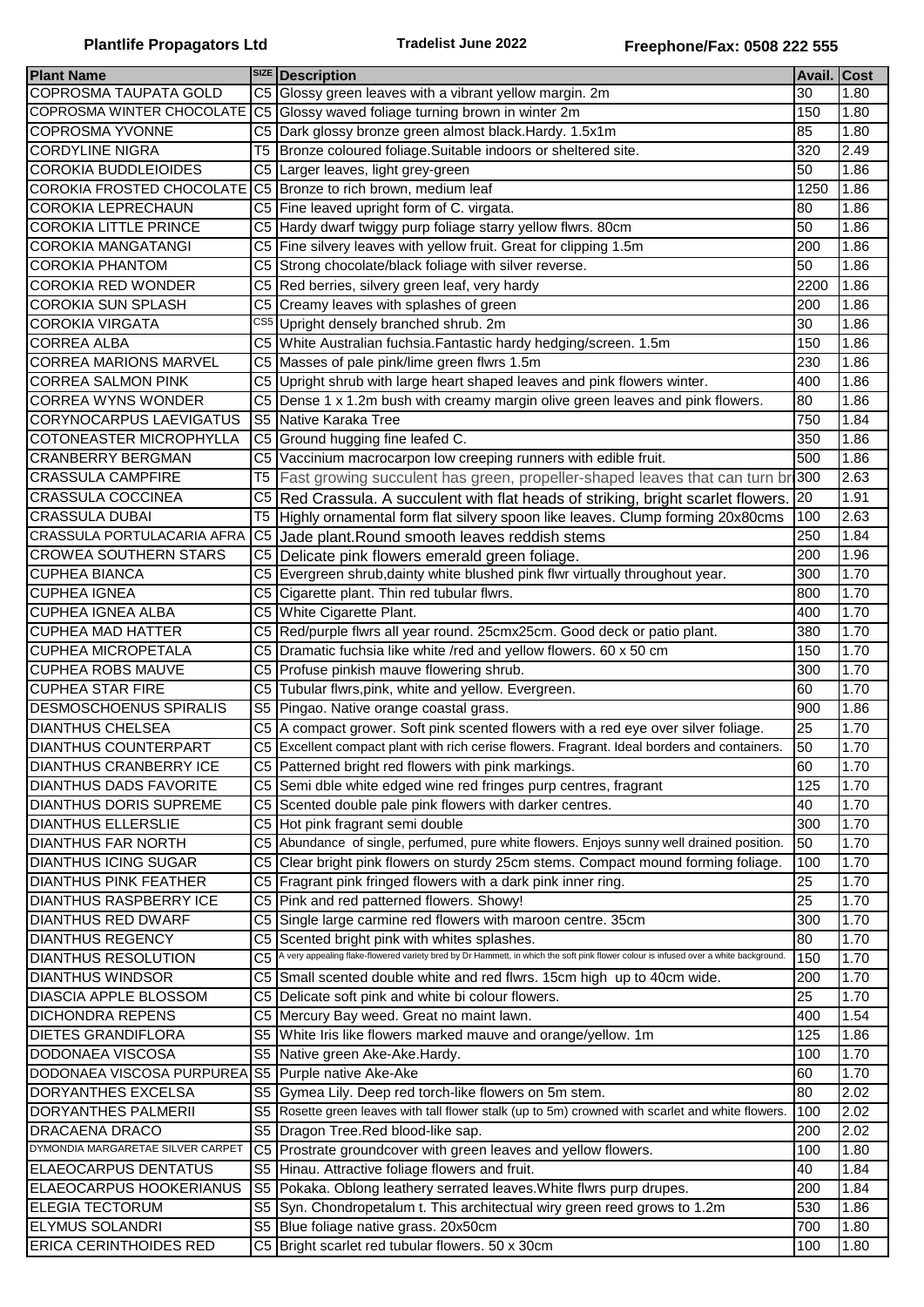| <b>Plant Name</b>                      | <b>SIZE</b>            | <b>Description</b>                                                                                                                                                                                                        | Avail. Cost |      |
|----------------------------------------|------------------------|---------------------------------------------------------------------------------------------------------------------------------------------------------------------------------------------------------------------------|-------------|------|
| <b>ERICA CHERRY STEVENS</b>            | C <sub>5</sub>         | Dark-green foliage tipped with pink in spring. It bears rose-pink flowers in spring and winter.                                                                                                                           | 50          | 1.80 |
|                                        |                        |                                                                                                                                                                                                                           |             |      |
| <b>ERICA RED DELIGHT</b>               | C5                     | Red tubular flowers. 70cm                                                                                                                                                                                                 | 450         | 1.80 |
| <b>ERICA SILVER BEADS</b>              | C <sub>5</sub>         | Rounded silver bell flowers 30x45cm                                                                                                                                                                                       | 300         | 1.80 |
| <b>ERICA WHITE DELIGHT</b>             | C <sub>5</sub>         | Long spikes of tubular white turning red flowers Autumn to Spring. Useful cut flower. 1x.8m                                                                                                                               | 30          | 1.80 |
| <b>ERYNGIUM BLUE HOBBIT</b>            | $\overline{\text{S5}}$ | Sea Holly features open umbels of prickly steel-blue flowers. This unique dwarf strain produce metallic-blue sprays that remain attractive for weeks.                                                                     | 300         | 1.80 |
| <b>ERYSIMUM PASTEL PATCHWORK</b>       | C <sub>5</sub>         | Each head bears blooms in shades from cream through lemon, tangerine and soft pink.                                                                                                                                       | 170         | 1.80 |
| ESCALLONIA APPLE BLOSSOM               | C <sub>5</sub>         | Compact, smaller leaf, pink & white flowers                                                                                                                                                                               | 200         | 1.80 |
| <b>ESCALLONIA RED DREAM</b>            | C <sub>5</sub>         | Red stems with red flowers.                                                                                                                                                                                               | 300         | 1.80 |
| <b>ESCALLONIA RED KNIGHT</b>           | C5                     | Syn E mac.rubra.Selected for its deep red flwrs and good form.                                                                                                                                                            | 900         | 1.80 |
| EUGENIA BRACHYANDRA                    | C5                     | syn Syzygium ingens. Austr. Red Apple                                                                                                                                                                                     | 100         | 1.96 |
| <b>EUONYMUS EMERALD GEM</b>            | C <sub>5</sub>         | Small green box-like leaves. Compact.                                                                                                                                                                                     | 130         | 1.80 |
| <b>EURYOPS SUNSHINE</b>                | C5                     | Lge yellow daisies divided bright green leaves.75x75cm                                                                                                                                                                    | 400         | 1.80 |
| <b>EUTAXIA LONGIFOLIA</b>              | C5                     | Small Australian shrub with bright yellow/orange flowers.1m                                                                                                                                                               | 200         | 1.86 |
|                                        |                        |                                                                                                                                                                                                                           |             |      |
| <b>FELICIA AMELLIODES</b>              | C5                     | Bright blue flwrs low growing 30x90cm                                                                                                                                                                                     | 25          | 1.70 |
| <b>FELICIA WHITE STAR</b>              | C <sub>5</sub>         | White daisy flower.                                                                                                                                                                                                       | 350         | 1.70 |
| <b>FESTUCA ACTAE</b>                   | S <sub>5</sub>         | Fine bluish grass                                                                                                                                                                                                         | 200         | 1.70 |
| <b>FESTUCA COXII</b>                   | DS <sub>5</sub>        | Chatham Is. fescue. Fine leafed blue grass                                                                                                                                                                                | 115         | 1.77 |
| <b>FICUS AMSTEL QUEEN</b>              | C5                     | Narrow leaf Fig, Used for topiary, specimen or hedge.                                                                                                                                                                     | 100         | 1.96 |
| <b>FICUS HILLII</b>                    | C <sub>5</sub>         | Graceful weeping evergreen tree.                                                                                                                                                                                          | 1000        | 1.91 |
| FORSYTHIA INT. VAR.                    | C <sub>5</sub>         | Fountains of showy yellow trumpets in early spring and offers new beauty when foliage appears.                                                                                                                            | 80          | 1.96 |
| GAILLARDIA a.GRANADA                   | S <sub>5</sub>         | Long blooming upright daisy flowers with red centre ring and gold tips. 30cm                                                                                                                                              | 100         | 1.91 |
| <b>GARDENIA FOUR SEASONS</b>           | T <sub>5</sub>         | Creamy yellow flowers semi hardy.                                                                                                                                                                                         | 230         | 2.38 |
| <b>GARDENIA FRAGRANT STAR</b>          | T5                     | Single white flwr. Supposedly hardy to -10.                                                                                                                                                                               | 210         | 2.38 |
| <b>GARDENIA PROFESSOR PUCCI</b>        | TC <sub>5</sub>        | Highly prized scented double white flowers                                                                                                                                                                                | 1460        | 2.33 |
|                                        | TC5                    |                                                                                                                                                                                                                           |             |      |
| <b>GARDENIA RADICANS</b>               |                        | More prostrate form with small leaves and flowers                                                                                                                                                                         | 1700        | 2.38 |
| <b>GAZANIA KISS ROSE</b>               | S <sub>5</sub>         | Colourful rose coloured flowers hardy dry tolerant perennial. 20cm<br>Tahitian bridal veil - Hardy cascading house foliage for hanging baskets or pots. Dark green leaves with purple underneath and tiny white blossoms. | 100         | 1.80 |
| <b>GIBASIS GENICULATA</b>              | C <sub>5</sub>         |                                                                                                                                                                                                                           | 200         | 1.70 |
| <b>GREVILLEA CLEARVIEW DAVID</b>       | C <sub>5</sub>         | Hardy erect profusion red/cream spider flwrs 2x2m                                                                                                                                                                         | 150         | 1.96 |
| <b>GREVILLEA GAUDI CHAUDI</b>          |                        | CT5 Prostrate alkaloid leaves dark red toothbrush flwrs 45x100cm                                                                                                                                                          | 300         | 2.17 |
| <b>GREVILLEA NANCY OTZEN</b>           | C5                     | Deep green fine foliage with stunning red/pink flowers autumn to spring 1.2x 1.2m                                                                                                                                         | 40          | 1.96 |
| <b>GREVILLEA ROBUSTA</b>               | S <sub>5</sub>         | Silky Oak Tree                                                                                                                                                                                                            | 25          | 1.96 |
| <b>GREVILLEA WHITE WINGS</b>           | C5                     | Vigorous, white fragrant flwrs                                                                                                                                                                                            | 250         | 1.96 |
| HARDENBERGIA ALBA                      | C <sub>5</sub>         | Pink buds turning to white pea flwrs hardy climber.                                                                                                                                                                       | 100         | 1.86 |
| <b>HARDENBERGIA SNOW WHITE</b>         | C <sub>5</sub>         | Light green leaves and large sprays of pure white, pea like flowers from winter to spring.                                                                                                                                | 50          | 1.86 |
| <b>HEBE ALBICANS</b>                   |                        | C5 (syn H.Glaucescens) Low, dense, spreading. Bluey leaves, white/purple flowers                                                                                                                                          | 30          | 1.70 |
| <b>HEBE EVENOSA</b>                    |                        | C5 White flwrs 1 x 1m                                                                                                                                                                                                     | 30          | 1.70 |
| HEBE KARO GOLDEN ESK                   | C5                     | Hardy upright with small leaves green in summer, golden in winter. 60cm                                                                                                                                                   | 70          | 1.70 |
| <b>HEBE LAINGII</b>                    | C <sub>5</sub>         |                                                                                                                                                                                                                           | 70          | 1.70 |
|                                        |                        | Whipcord, compact, bright green foliage white flwrs summer 50x60cm                                                                                                                                                        |             |      |
| <b>HEBE LAVENDER LACE</b>              | C <sub>5</sub>         | Delicate lilac-pink flowers in spring                                                                                                                                                                                     | 75          | 1.70 |
| <b>HEBE OHAKEA PVR</b>                 | C <sub>5</sub>         | Rich amethyst spikes opening bright rosy pink. 80x80cm Price includes label & royalty.                                                                                                                                    | 400         | 2.49 |
| <b>HEBE OHAU</b>                       | C <sub>5</sub>         | Leaves tipped red, royal purple flowers with magenta/red eye. 1m                                                                                                                                                          | 140         | 1.70 |
| <b>HEBE OTARI DELIGHT</b>              | C <sub>5</sub>         | Dios.Select form, longer leaves, larger bush                                                                                                                                                                              | 100         | 1.70 |
| HEBE PIMELIOIDES syn. McEwanii         | C <sub>5</sub>         | Compact, bushy evergreen, silvery-blue foliage                                                                                                                                                                            | 50          | 1.70 |
| <b>HEBE SNOWFALL</b>                   | C <sub>5</sub>         | syn. H divaricata. Tall upright Hebe floriferous white flowers. 1.5m                                                                                                                                                      | 30          | 1.70 |
| <b>HEBE SPECIOSA MAGENTA</b>           | C <sub>5</sub>         | Large dark green leaves, purple flower spikes                                                                                                                                                                             | 70          | 1.70 |
| <b>HEBE WAIRUA BEAUTY</b>              | C5                     | Dios.Larger flower heads                                                                                                                                                                                                  | 350         | 1.70 |
| <b>HEBE WHITE GEM</b>                  |                        | C5 Tight compact emerald green foliage with white flower. Easy growing 50cm.                                                                                                                                              | 100         | 1.70 |
| <b>HEBE WIRI IMAGE</b>                 |                        | C5 Bushy. Violet summer flwrs.                                                                                                                                                                                            | 30          | 1.70 |
| <b>HELIANTHEMUM BEN VANE</b>           |                        | C5 Ideal groundcover. Burnt orange flws 25x90cm                                                                                                                                                                           | 200         | 1.80 |
| HELICHRYSUM GRAHAM PATTERSON           |                        | C5 NZ native. Cream papery flwrs. Silver plant. Needs good drainage. 10cm x60cm                                                                                                                                           | 200         | 1.86 |
| <b>HELICHRYSUM GUACAMOLE</b>           |                        | C5 Lime green with a slight variegation.                                                                                                                                                                                  | 300         | 1.86 |
|                                        |                        |                                                                                                                                                                                                                           |             |      |
| <b>HELICHRYSUM PETIOLARE</b>           | C5                     | Hardy silver leafed ground cover or trailer                                                                                                                                                                               | 400         | 1.86 |
| <b>HELICHRYSUM RETORTUM</b>            | C5                     | The beach strawflower                                                                                                                                                                                                     | 250         | 1.86 |
| HELIPTERUM PAPER BABY                  | C5                     | Light grey/green foliage reddish buds opening white in masse. 20cm                                                                                                                                                        | 500         | 1.70 |
| HELLEBORUS ENGLISH THOROUGHBRED SERIES | S <sub>5</sub>         | Mixed colours greens, pinks, slatey purples, crimsons and whites, many spotted. Thicker rounder petals on longer stems.                                                                                                   | 600         | 1.84 |
| <b>HEMEROCALLIS DWARF ORANGE</b>       |                        | D5 Dwarf burnt orange. EG                                                                                                                                                                                                 | 500         | 2.39 |
| HEMEROCALLIS MOON GODDESS D5           |                        | Soft creamy gold with green throat. E.G                                                                                                                                                                                   | 400         | 2.38 |
| HEMEROCALLIS STELLA D'ORO              | D <sub>5</sub>         | Mid sized E.G. with golden flower.                                                                                                                                                                                        | 650         | 2.38 |
| HEUCHERA BERRY SMOOTHIE                | T5                     | Amazing pink foliage in spring with excellent year round colour.                                                                                                                                                          | 575         | 2.70 |
| HEUCHERA BRONZE BEAUTY                 | T <sub>5</sub>         | Large leaves of caramel with an amber shimmer when mature. Architectural with fabulous tall flower stems carrying cream flowers                                                                                           | 150         | 2.63 |
| HIBISCUS S. HEIDI                      | C <sub>5</sub>         | Double light blue/violet.Hardy 1.2m                                                                                                                                                                                       | 100         | 1.86 |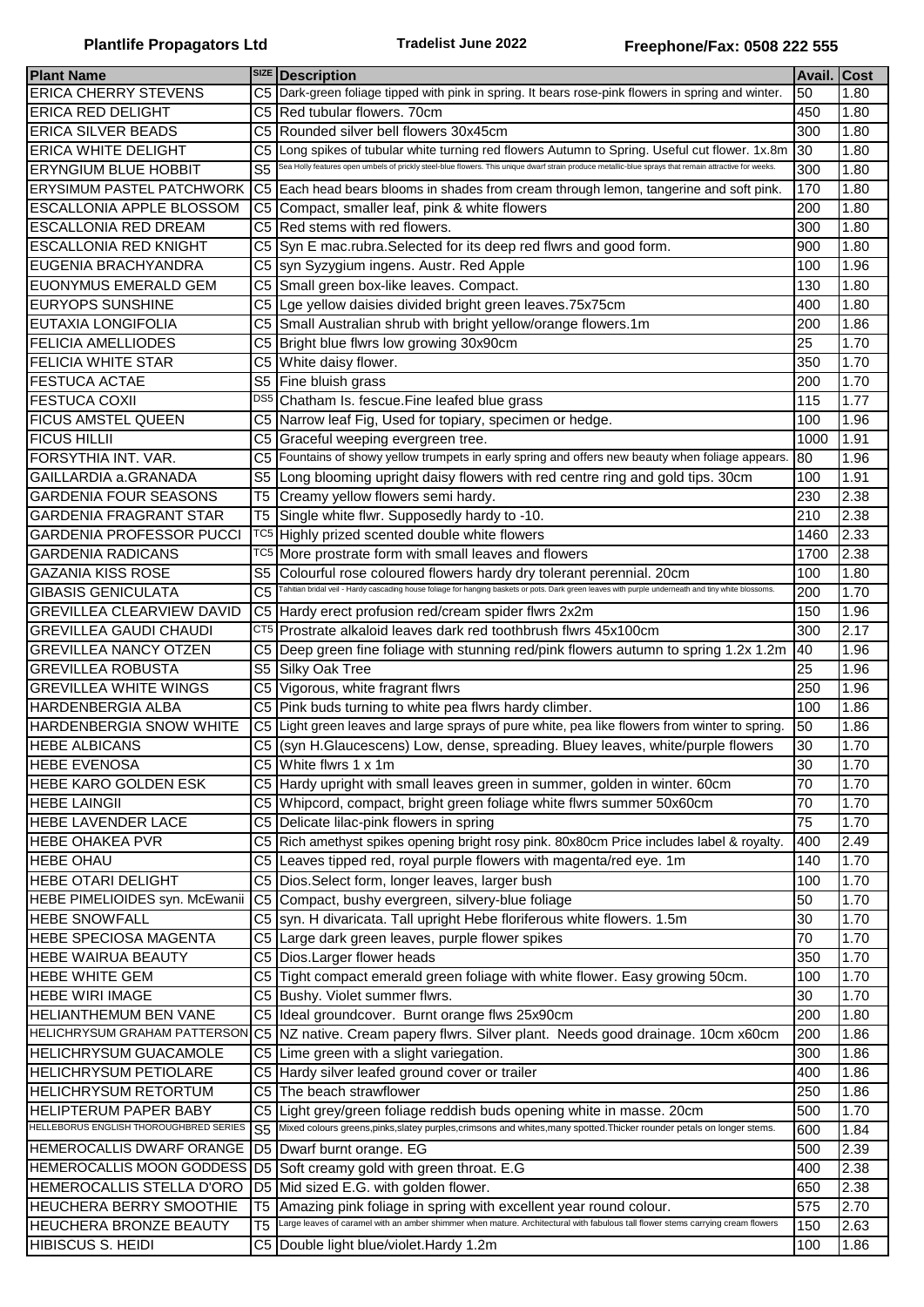|                                      |                | <b>SIZE</b> Description                                                                                                        | <b>Avail. Cost</b> |      |
|--------------------------------------|----------------|--------------------------------------------------------------------------------------------------------------------------------|--------------------|------|
| <b>Plant Name</b>                    |                |                                                                                                                                |                    |      |
| HIBISCUS S. LADY STANLEY             | C <sub>5</sub> | Upright hardy grower dble light pink 2m.                                                                                       | 25                 | 1.86 |
| <b>HOHERIA ANGUSTIFOLIA</b>          | S <sub>5</sub> | Slender, handsome densely foliaged native tree                                                                                 | 30                 | 1.96 |
| <b>HOHERIA SEXSTYLOSA</b>            | S <sub>5</sub> | Narrow leaved Lacebark                                                                                                         | 150                | 1.84 |
| <b>HOSTA ELEGANS</b>                 | T5             | Large glaucous green foliage.                                                                                                  | 50                 | 2.63 |
| <b>HOSTA FIRE ISLAND</b>             | T <sub>5</sub> | Greenish yellow leaf with red petioles. (Best yellow)                                                                          | 350                | 2.63 |
| <b>HOSTA GREAT EXPECTATIONS</b>      | T <sub>5</sub> | Cream gold and green variegation                                                                                               | 150                | 2.63 |
| <b>HOSTA HALCYON</b>                 | T <sub>5</sub> | Classic blue spear shaped foliage. lavender flowers. 40cm                                                                      | 25                 | 2.63 |
| <b>HOSTA KIWI SKYSCRAPER</b>         | T5             | Large light to mid green Hosta bred by Barry Sligh.                                                                            | 500                | 2.63 |
| <b>HOSTA LITTLE SUNSPOT</b>          | T5             | Slightly cupped yellow gold with green margins.                                                                                | 20                 | 2.63 |
| <b>HOSTA SUM AND SUBSTANCE</b>       | T <sub>5</sub> | Deep veined large glossy chartreuse leaves. Tall lavender flower spikes. 70cm                                                  | 100                | 2.63 |
| HYDRANGEA AYESHA (BUBBLES)           | C <sub>5</sub> | Lge heads of lilac pink. Different.                                                                                            | 150                | 1.91 |
| <b>HYDRANGEA BLAUMEISE</b>           | C <sub>5</sub> | Blue lacecap good pot or ornamental.                                                                                           | 500                | 1.91 |
|                                      |                |                                                                                                                                |                    |      |
| HYDRANGEA BLUE DECKLE                | C <sub>5</sub> | Lacecap dwarf med pale blue 60cm                                                                                               | 500                | 1.91 |
| HYDRANGEA BLUE WAVES                 |                | C5 Tidy blue Lacecap. 1m                                                                                                       | 30                 | 1.91 |
| <b>HYDRANGEA FIREWORKS</b>           | C5             | Lovely white lacecap with the petals cascading downwards syn.FUJI WATERFALL                                                    | 40                 | 1.91 |
| HYDRANGEA GARTEN BAUDIRECTOR KUHNERT | C <sub>5</sub> | Big sky blue, late flowing.                                                                                                    | 140                | 1.91 |
| <b>HYDRANGEA MARIESII</b>            | C <sub>5</sub> | Lacecap with gentian blue flowers surrounded by white florets.                                                                 | 40                 | 1.91 |
| HYDRANGEA MISS BELGIUM               | C <sub>5</sub> | An old fashioned favourite with large clusters of deep purple flowers (in acidic soil) or hot pink flowers (in alkaline soil). | 340                | 1.91 |
| <b>HYDRANGEA MRS KUMIKO</b>          | C <sub>5</sub> | Huge heads of creamy pink. 1x1.2m                                                                                              | 100                | 1.91 |
| HYDRANGEA PRESIDENT DOUMIER          | C <sub>5</sub> | Arching crimson red                                                                                                            | 35                 | 1.91 |
| <b>HYDRANGEA SABRINA</b>             | C <sub>5</sub> | Delicate white edged rose pink mophead. 1m                                                                                     | 300                | 1.91 |
| <b>HYDRANGEA SCHNADERDORF PEARL</b>  | C <sub>5</sub> | Lge heads dwarf deep pink, mophead                                                                                             | 100                | 1.91 |
| <b>HYDRANGEA WHITE WAVES</b>         | C <sub>5</sub> | White delicate Lacecap                                                                                                         | 75                 | 1.91 |
| <b>HYMENOSPORUM FLAVUM</b>           | S5             | Aust. Frangipani. Fragrant cream/yellow flwrs.10m                                                                              | 80                 | 1.77 |
| <b>HYPERICUM GRACILLIS</b>           |                | Prostrate with fine foliage and sml yellow flwrs. 30 x 60cm                                                                    | 200                | 1.80 |
|                                      | C <sub>5</sub> |                                                                                                                                |                    |      |
| HYPOCALYMMA GOLDEN VEIL              | C <sub>5</sub> | Golden Veil. Pink edged cream/green foliage 75m                                                                                | 50                 | 1.91 |
| <b>IBERIS S. SNOWTOP</b>             | C <sub>5</sub> | Candytuft. Glossy green leaves white flower heads. 30x60cm                                                                     | 150                | 1.86 |
| <b>ILEX CONVEXA</b>                  | C <sub>5</sub> | Purple green stems abundant glossy black fruit. 2.4m                                                                           | 200                | 2.02 |
| <b>ILEX CREN. LITTLE CAESAR</b>      | C <sub>5</sub> | Dense small leaves, trims well, rounded shape ideal low hedge or topiary subject. 2.5x4m                                       | 750                | 2.02 |
| <b>ILEX LARGO</b>                    | C <sub>5</sub> | Hardy Holly used as a shelter or hedge. Leaf is smooth edged dark green with new growth lime.                                  | 460                | 2.02 |
| <b>IRESINE HERBSTII</b>              | C <sub>5</sub> | Bright red/pink foliage. Fast growing perennial. Likes full sun. Tropical looking.                                             | 200                | 1.80 |
| <b>JACOBINIA P. FIREFLIES</b>        | C <sub>5</sub> | Long flwring scarlet & yellow flowered compact shrub.                                                                          | 500                | 1.80 |
| JUNCUS BLUE DART                     | S <sub>5</sub> | Compact, blue-foliaged grass is very adaptable to a wide range of garden conditions, including standing water and drought.     | 600                | 1.75 |
| <b>JUNCUS PALLIDUS</b>               | S <sub>5</sub> | Giant Rush, forms large clumps 1.5m                                                                                            | 500                | 1.75 |
| <b>JUNIPERUS PYRAMIDALIS</b>         |                | C5 Neat dense prickly silvery blue green foliage.                                                                              | 100                | 2.17 |
|                                      |                | KALANCHLOE FREEDOM BELLS C5 Orange red flwrs winter spring 30cm. Good in hanging baskets.                                      | 600                | 1.80 |
| <b>KUNZEA ROBUSTA</b>                | S <sub>5</sub> | Kanuka.                                                                                                                        | 600                | 1.70 |
| <b>LAMIUM BEACON SILVER</b>          |                | C5 Tough drought tolerant shade lover silver leaves edged green                                                                | 150                | 1.77 |
| <b>LAMIUM PINK PEARL</b>             | C <sub>5</sub> | Evergreen ground cover, green foliage with a central silver stripe. Light pink flowers.                                        | 50                 | 1.77 |
|                                      |                |                                                                                                                                |                    |      |
| LAURELIA NOVAE-ZEALANDIAE            | S <sub>5</sub> | Pukatea. Slow growing handles wet.                                                                                             | 50                 | 2.02 |
| <b>LAURUS NOBILIS</b>                | S <sub>5</sub> | Sweet Bay.Leathery aromatic leaves                                                                                             | 600                | 1.91 |
| LAVANDULA ARABIAN NIGHTS             | C <sub>5</sub> | Syn. L. Super.Selected for rich purp and fragrance, oil production                                                             | 300                | 1.77 |
| LAVANDULA BANDERA PINK               | S <sub>5</sub> | Large soft pink flowers just keep on blooming, 20 - 30cm                                                                       | 100                | 1.77 |
| LAVANDULA DENTATA                    |                | CS5 French Lavender. Toothed leaves, purple flowers petals on top                                                              | 950                | 1.70 |
| LAVANDULA PUKEHOU                    | C <sub>5</sub> | Lge purple eared form                                                                                                          | 30                 | 1.70 |
| LAVANDULA PURE PLATINUM              |                | C5 Very silver foliage with dark purple/blue contrasting flower. 50cm                                                          | 150                | 1.70 |
| LAVANDULA PURPLE KING                | C <sub>5</sub> | Large showy flower buds topped with stunning blue/purple wings. 80x80cm                                                        | 50                 | 1.70 |
| LAVANDULA TUTU                       | C5             | Pale lilac/lavender with an iridescent glow in low light. Semi double with many tuffs resembling a tutu. Includes label.       | 100                | 1.84 |
| LAVATERA BARNSLEY                    |                | C5 Popular variety. Palest pink flwr.                                                                                          | 50                 | 1.86 |
| LAVATERA MARITIMA                    |                | C5 Syn. L.bicolor. Soft lavender flwrs with purp centres 1.8x1.2m                                                              | 50                 | 1.86 |
| <b>LEONOTIS KIMBA</b>                |                | C5 White form of Lion's Ear. 2m.                                                                                               | 50                 | 1.80 |
| LEONOTIS LEONURUS                    |                | C5 Lion's Tail/Ear. Bright orange whorls. 2m                                                                                   | 175                | 1.80 |
| LEPTINELLA TRAILLII                  | C5             | Feathery green foliage mat forming.                                                                                            | 1200               | 1.70 |
| LEPTOCARPUS SIMILIS                  |                | SD5 Native "Jointed rush." Oi Oi. Syn. Apodasmia s.                                                                            | 375                | 1.84 |
|                                      |                |                                                                                                                                |                    |      |
| LEPTOSPERMUM BURGANDY QUEEN C5       |                | Dble deep burgundy red 2 x 1.5m                                                                                                | 150                | 1.84 |
| LEPTOSPERMUM PINK BEAUTY             | C <sub>5</sub> | Semi-prostrate shrub with light and dark pink blossoms in spring.                                                              | 310                | 1.84 |
| LEPTOSPERMUM PINK CASCADE            | C <sub>5</sub> | Semi prostrate pink flowers.                                                                                                   | 260                | 1.84 |
| LEUCADENDRON INCA GOLD               | C5             | Upright with showy yellow bracts.                                                                                              | 150                | 2.02 |
| LEUCADENDRON SILVER CONE             | C <sub>5</sub> | Delightful mukti steammed bush with attractive sliver cone like flowers at the tip 1.5 x1.5m                                   | 150                | 2.02 |
| <b>LIBERTIA PERIGRINANS</b>          | S <sub>5</sub> | Native Iris. Orange-bronze form.                                                                                               | 1000               | 1.84 |
| LIGUSTRUM LEMON LIME & CLIPPERS      |                | C5 Golden foliage suitable for topiary or hedge.                                                                               | 500                | 1.84 |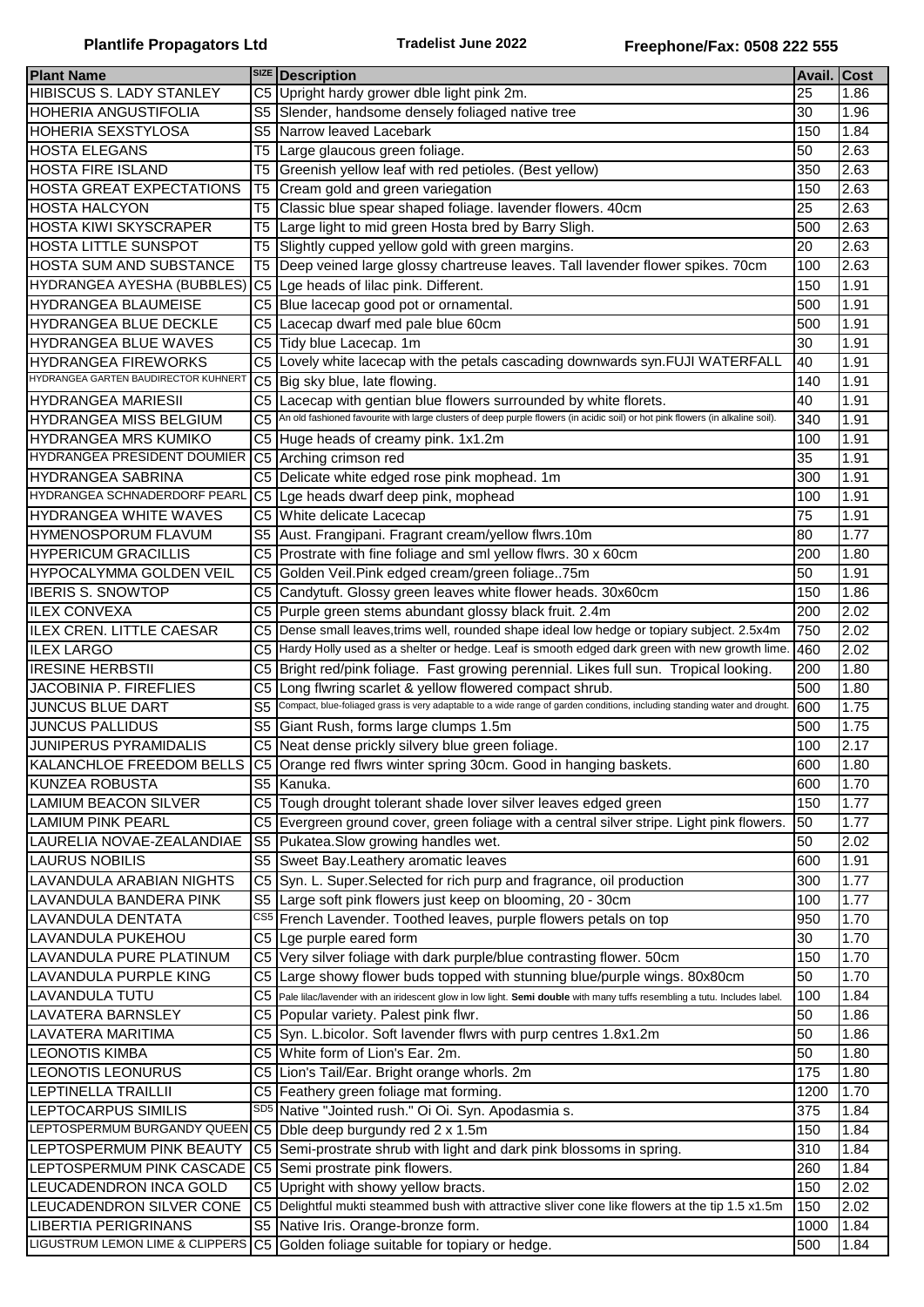|                                |                 | <b>SIZE</b> Description                                                                                                                       | Avail. Cost |      |
|--------------------------------|-----------------|-----------------------------------------------------------------------------------------------------------------------------------------------|-------------|------|
| <b>Plant Name</b>              |                 |                                                                                                                                               |             |      |
| LIQUIDAMBER STYRACIFLUA        | S <sub>5</sub>  | American Sweet Gum.                                                                                                                           | 400         | 1.86 |
| <b>LIRIOPE MUSCARI</b>         | TD5             | Clumping hardy groundcover or edging                                                                                                          | 230         | 2.33 |
| LITHODORA MAGIC CARPET         | C <sub>5</sub>  | Clear white flowers, groundcover.                                                                                                             | 1100        | 1.96 |
| <b>LOMANDRA GREEN ALLURE</b>   | T5              | Neat habit with glossy strappy leaves. Very tolerant and hardy. 40-50cm                                                                       | 550         | 2.63 |
| LOMANDRA LITTLE CON            | T <sub>5</sub>  | Spikey green mound with cream flowers within the folige. 30cm                                                                                 | 450         | 2.49 |
| LOMANDRA LITTLE PAL            | T5              | Shiny fine green weeping foliage.                                                                                                             | 200         | 2.49 |
| LOMANDRA LONGIFOLIA            | SD <sub>5</sub> | Broad leafed foliage for accent and strongly perfumed cream flwrs spring. Great for floral. Prefers moist soils but very adaptable. 60cm x 1m | 750         | 1.84 |
| LOMANDRA MISTY GREEN           | T <sub>5</sub>  | Fine foliage, grey green leaves. Very low maintenance once established, frost and drought tolerant.                                           | 1550        | 2.63 |
| LONICERA H H LEMON BEAUTY      | C <sub>5</sub>  | Lemon and green var. foliage. Hardy, fast growing 1.2x1.2m                                                                                    | 50          | 1.80 |
| LONICERA H H LIME              | C <sub>5</sub>  | Intense green rounded foliage. 1.2 x 1.2 m                                                                                                    | 100         | 1.80 |
| LONICERA H H RUBY              | C5              | Bright ruby red, glossy green foliage. 1.2 x 1.2m                                                                                             | 50          | 1.80 |
| LONICERA N. SILVER BEAUTY      | C5              | Green with white edging on small foliage. Striking.                                                                                           | 100         | 1.86 |
| <b>LONICERA NITIDA</b>         | C5              | Ideal quick "box" hedge. Dense with small glossy dark green Ives.                                                                             | 1320        | 1.70 |
| <b>LONICERA PILEATA</b>        | C <sub>5</sub>  | Vigorous boxlike foliage with contrasting new growth and violet berries                                                                       | 300         | 1.77 |
|                                |                 |                                                                                                                                               |             |      |
| LOROPETALUM RUBRUM             | C <sub>5</sub>  | Syn. L. Razzelberri. Attractive dark burgandy foliage and red spidery flower.                                                                 | 980         | 1.96 |
| <b>LYSMACHIA AUREA</b>         | C <sub>5</sub>  | Attractive lime green and yellow foliage. Great groundcover, hanging baskets or pond. .                                                       | 150         | 1.80 |
| <b>MACHAERINA SINCLAIRII</b>   | S5              | Pepepe.Native grass with attractive reddish brown plumes.                                                                                     | 700         | 1.77 |
| <b>MAHONIA LOMARIFOLIA</b>     | S <sub>5</sub>  | Beautiful leaf design, showy blue berries                                                                                                     | 15          | 1.91 |
| <b>MELICYTUS RAMIFLORUS</b>    | S <sub>5</sub>  | Mahoe Whitey Wood.                                                                                                                            | 100         | 1.70 |
| <b>MERYTA SINCLAIRII</b>       | S <sub>5</sub>  | Native Puka Large dramatic leaves                                                                                                             | 50          | 1.96 |
| <b>MONSTERA DELICIOSA</b>      | S <sub>5</sub>  | Fruit Salad Plant. Exotic foliage, striking flower, edible fruit                                                                              | 2100        | 2.01 |
| <b>MYOPORUM LAETUM</b>         | C <sub>5</sub>  | Ngaio. Much used reveg nursery plant.                                                                                                         | 250         | 1.70 |
| <b>MYOPORUM PARV. WHITE</b>    | C5              | Hardy groundcover white flowered form.                                                                                                        | 1000        | 1.80 |
| <b>NEMESIA CONFETTI</b>        | C5              | Long flower showing of mauve to pink 30cm.                                                                                                    | 100         | 1.70 |
| <b>INEMESIA INNOCENCE</b>      | C5              | Pure white flowers with yellow centres over a long season. 30cm                                                                               | 100         | 1.70 |
| NEMESIA VIOLET ICE             | C <sub>5</sub>  | Masses of beautiful flowers in a blend of indigo, pink and white appear on slender stems.                                                     | 100         | 1.70 |
| <b>INEPETA WALKERS LOW</b>     | C <sub>5</sub>  | Lavender-blue flowers and aromatic, grayish green leaves up to .7 tall and 1m wide is great as edging or in a border, herb, or rock garden    | 180         | 1.70 |
|                                |                 |                                                                                                                                               |             |      |
| NERTERA SETULOSA               | C5              | Syn. Leptostigma s. Prostrate native groundcover. White flowers                                                                               | 150         | 1.77 |
| NOTHOFAGUS SOL. CLIFFORTIOIDES | S <sub>5</sub>  | Mountain Beech                                                                                                                                | 50          | 1.86 |
| NOTHOFAGUS TRUNCATA            |                 | S5 Hard Beech                                                                                                                                 | 50          | 1.86 |
| ODONTOSPERMUM GOLDEN COIN      |                 | C5 Grey green leaves bright yellow daisy flwrs.                                                                                               | 200         | 1.86 |
| OLEARIA TRAV. TWEEDLEDEE       |                 | C5 Variegated form                                                                                                                            | 75          | 1.91 |
| <b>OLEARIA TRAVERSII</b>       |                 | C5 Very hardy narrow leaved Chatham Island Ake Ake                                                                                            | 50          | 1.70 |
| OPHIOPOGON JAPONICA            | D5              | Green Mondo grass.                                                                                                                            | 2000        | 1.96 |
| OPHIOPOGON KYOTO               |                 | D5 Minature clumping green Mondo.                                                                                                             | 1500        | 2.07 |
|                                |                 | OSTEOSPERMUM SPRING STAR C5 Medium sized yellow flowers with a dark centre ring 30x30cm                                                       | 75          | 1.80 |
| PANDOREA PINK MAGIC            |                 | C5 An evergreen climber with deep pink flowers and a dark pink throat                                                                         | 400         | 1.86 |
| PANDOREA ROSEA SUPERBA         |                 | C5 Selected form. Soft pink dark throat                                                                                                       | 2200        | 1.86 |
| PARAHEBE C. WHITE SNOWCAP      |                 | C5 Compact shrublet, white flowers with dark basal spot                                                                                       | 1150        | 1.70 |
| PARTHENOCISSUS TRICUSPIDATA    | IC5             | Three lobed leaves turning red and purple autumn. Boston Ivy                                                                                  | 50          | 1.96 |
| PASSIFLORA EDULIS              |                 | S5 Passion fruit vine.                                                                                                                        | 850         | 1.77 |
| PELARGONIUM ATTAR OF ROSES     |                 |                                                                                                                                               |             |      |
|                                |                 | C5 Pretty pale pink flowers with a rose scent.                                                                                                | 100         | 1.77 |
| PELARGONIUM CRISPUM            |                 | C5 Lemon scented, hardy. Pink flowers 70cm.                                                                                                   | 25          | 1.77 |
| PENSTEMON CHARLES RUDD         |                 | C5 Dark purple trumpets with white throat.                                                                                                    | 80          | 1.70 |
| PENSTEMON ETNA                 |                 | C5 Red flowers with white throat striped purp.                                                                                                | 50          | 1.70 |
| PENSTEMON FIREBIRD             |                 | C5 Scarlet red, bushy foliage 60cm.                                                                                                           | 360         | 1.70 |
| PENSTEMON HIDCOTE PINK         | C5              | A bushy perennial with erect stems large, bell-shaped, salmon-pink flowers. 60                                                                |             | 1.70 |
| PENSTEMON THORN                | C <sub>5</sub>  | White with coral pink on outer lip.                                                                                                           | 260         | 1.70 |
| PENTAPTERYGIUM SERPENS         |                 | C5 syn.Agapetes s.Flame heath.Arching stems. 1x1m                                                                                             | 30          | 2.02 |
| PERSICARIA MICRO. RED DRAGON   |                 | C5 Burgundy stems. Tiny white flowers in summer 1m                                                                                            | 200         | 1.91 |
| PHLOX BLUE RIDGE               | T5              | Masses of lavender blue flowers. Prostrate 15x40cm                                                                                            | 280         | 2.63 |
| PHLOX DANIEL                   | C5              | Bright pink star shaped flowers.15x25cm.                                                                                                      | 500         | 1.80 |
| PHLOX GREEN COURT VIOLET       | C <sub>5</sub>  | Mat forming groundcover rich violet purple flowers 20cm x 50cm                                                                                | 300         | 1.80 |
| PHLOX PALE LILAC               |                 | C5 Pale lilac/blue flwrs.                                                                                                                     | 25          | 1.80 |
| PHLOX WHITE DELIGHT            |                 |                                                                                                                                               | 25          | 1.80 |
|                                | C5              | Popular evergreen perennial with masses of large, pure white flowers.                                                                         |             |      |
| PHYGELIUS DEEP ROSE            | C <sub>5</sub>  | Candy drops. Deep rose red flowers. 50x50cm                                                                                                   | 100         | 1.80 |
| PHYLLOCLADUS ALPINUS           |                 | S5 Mountain Toa Toa. Very hardy fine small specimen.                                                                                          | 120         | 2.07 |
| PITTOSPORUM CRASSIFOLIUM       |                 | S5 NZ Karo bush, hardy evergreen                                                                                                              | 100         | 1.77 |
| PITTOSPORUM MOUNTAIN GREEN     |                 | C5 Small round leaf, lush and vigorous, light green                                                                                           | 150         | 2.07 |
| PITTOSPORUM OLIVER TWIST       |                 | C5 Compact bushy, small mid green leaves black stems 2m.                                                                                      | 50          | 2.07 |
| <b>PITTOSPORUM SUMO</b>        |                 | C5 Compact mounding form. Small green leaves. 1.5m                                                                                            | 100         | 2.07 |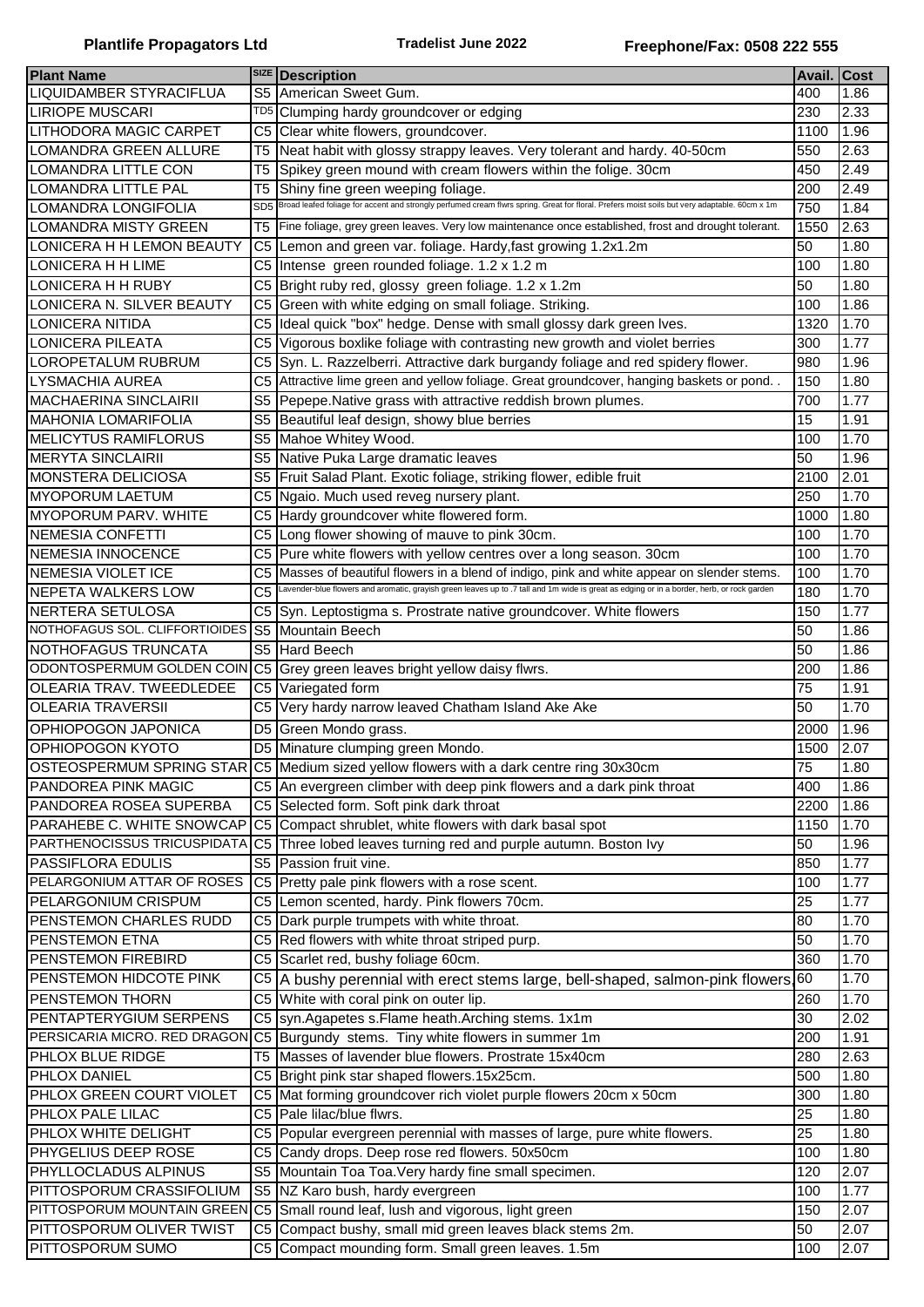| <b>Plant Name</b>                           |                         | <b>SIZE</b> Description                                                                                                                                                                         | Avail. Cost |      |
|---------------------------------------------|-------------------------|-------------------------------------------------------------------------------------------------------------------------------------------------------------------------------------------------|-------------|------|
| PLAGIANTHUS DIVARICATUS                     | S <sub>5</sub>          |                                                                                                                                                                                                 | 200         | 1.70 |
|                                             |                         | Shore Ribbonwood.Interlaced bushy growth sml leaves hardy and coastal.1.5m                                                                                                                      |             |      |
| PODOCARPUS ELATUS                           | C <sub>5</sub>          | Plum Pine. Attractive hedge or specimen due to its contrasting dark and lime green foliage. Edible fruits.                                                                                      | 2000        | 2.38 |
| <b>PODOCARPUS GRACILLIS</b>                 | C5                      | Graceful arching habit, fine foliage.                                                                                                                                                           | 200         | 2.02 |
| POLYGALA PETITE BUTTERFLIES                 | C <sub>5</sub>          | Rounded form with grey/green foliage and deep purple flowers. 80cm                                                                                                                              | 50          | 1.86 |
| POTENTILLA PEACHES AND CREAM                | $\overline{\text{C}}$ 5 | Peachy pink shadings turning creamy yellow                                                                                                                                                      | 700         | 1.86 |
| <b>PRATIA ANGULATA</b>                      | C <sub>5</sub>          | Panakenake. Mat forming native white flwrs red berries.                                                                                                                                         | 500         | 1.70 |
| <b>PROSTANTHERA P.BALLERINA</b>             | C <sub>5</sub>          | Erect dense shrub bearing masses of white flowers in spring                                                                                                                                     | 200         | 1.86 |
| <b>PRUNUS LAUROCERASUS</b>                  | C <sub>5</sub>          | Laurel. Popular hardy hedging or screen                                                                                                                                                         | 900         | 1.87 |
| PSEUDOPANAX LES. PURPUREA                   | C <sub>7</sub>          | Bronze-purple leaves turn almost black in winter                                                                                                                                                | 900         | 2.33 |
| PSEUDOPANAX LESSONII                        | CS5                     | Houpara.A shrub with lush green leathery leaves.                                                                                                                                                | 50          | 2.07 |
| PULMONARIA LEOPARD                          | T <sub>5</sub>          | A clump-forming perennial with bold, white spotted dark green leaves and pretty reddish pink flowers from late winter to late spring.                                                           | 250         | 2.63 |
|                                             |                         |                                                                                                                                                                                                 |             |      |
| <b>RHODO SAFFRON QUEEN</b>                  | C5                      | Saffron with darker spotting on upper lobes.                                                                                                                                                    | 20          | 2.63 |
| <b>RODGERSIA HANNA</b>                      | T5                      | Attractive "fluffy" red red flower spikes.<br>Bold, divided leaves exotic-looking clump that adds a unique foliage accent to any moist border. Large airy plumes of creamy to deep-pink flowers | 60          | 2.63 |
| RODGERSIA SUPERBA                           | T <sub>5</sub>          |                                                                                                                                                                                                 | 150         | 2.63 |
| ROSMARINUS LOCKWOOD DE FOREST               | C <sub>5</sub>          | Prostrate mounding form, strong, trails well, rich blue flowers                                                                                                                                 | 700         | 1.77 |
| ROSMARINUS PINK REMEMBRANCE                 | C <sub>5</sub>          | Upright lilac pink to 1m. Ideal hedge or specimen                                                                                                                                               | 100         | 1.77 |
| <b>RUBUS BOYSENBERRY TASMAN</b>             | T <sub>5</sub>          | A stable, mostly spineless selection which crops well. Berry size is medium - large                                                                                                             | 85          | 2.63 |
| <b>SALVIA GREGGI WHITE</b>                  | C <sub>5</sub>          | White flowers in late spring to late autumn. Fragrant and hardy. 40cm.                                                                                                                          | 20          | 1.77 |
| SANTOLINA CHAMAECYPARISSUS                  | C <sub>5</sub>          | Lav. Cotton. Silver white foliage bright yellow flwrs. 50x100cm                                                                                                                                 | 50          | 1.70 |
| SANVITALIA PROCUMBENS syn. PIZZARDS BUTTONS | C <sub>5</sub>          | Ground hugging charmer with yellow flowers.                                                                                                                                                     | 300         | 1.80 |
| <b>SCABIOSA CHILE BLACK</b>                 | C <sub>5</sub>          | Deep claret/purple pin-cushion flowers over ferny foliage. 60x60cm                                                                                                                              | 650         | 1.86 |
| <b>SCUTELLARIA ROYAL VELVET</b>             | C <sub>5</sub>          | Dainty dense racemes of purple flowers in summer. 30cm                                                                                                                                          | 300         | 1.77 |
| <b>SCUTELLARIA SNOWFLAKE</b>                | C <sub>5</sub>          | Floriferous white flowering hardy, clumping per. 10x30cm                                                                                                                                        | 50          | 1.77 |
|                                             |                         |                                                                                                                                                                                                 |             |      |
| SEDUM ACUPALCO GOLD                         | C5                      | Quick growing hardy golden groundcover<br>Ground cover. Intense, dark mahogany foliage that provides an eye catching contrast to the almost neon, luminous rosy-red flowers                     | 180         | 1.77 |
| SEDUM VOODOO                                | C <sub>5</sub>          |                                                                                                                                                                                                 | 200         | 1.86 |
| SELAGO DENSIFLORA                           | C <sub>5</sub>          | Misty blue mauve flowers winter/spring                                                                                                                                                          | 200         | 1.80 |
| <b>SELLIERA RADICANS</b>                    | C <sub>5</sub>          | Forms a mat of green fleshy leaves. White summer flwrs.                                                                                                                                         | 200         | 1.70 |
| STRAWBERRY EVERBEARING ALBION PVR           | C <sub>5</sub>          | An everbearer with large berries with superb flavour.                                                                                                                                           | 2000        | 2.02 |
| STRAWBERRY EVERBEARING MONTEREY PVR         | C <sub>5</sub>          | Day-neutral cultivar from California. It has great flavour and has good leaf disease resistance.                                                                                                | 2000        | 2.02 |
| ISYNGONIUM NEON                             | T <sub>5</sub>          | Beautiful eye catching pink leaves. Warm humid bright indirect light.                                                                                                                           | 180         | 2.86 |
| <b>TEUCRIUM FRUTICANS</b>                   | C <sub>5</sub>          | Attractive silver grey foliage blue flowers.                                                                                                                                                    | 700         | 1.77 |
| THUJA OCC. HOLMSTRUP                        | C5                      | More compact form of Pyramidalis                                                                                                                                                                | 150         | 2.07 |
| THUJA OCC. RHEINGOLD                        | C5                      | Dwarf golden then coppery foliage                                                                                                                                                               | 600         | 1.96 |
| THYMUS CIT. VARIEGATA                       | C5                      | Attractive variegated Lemon Thyme                                                                                                                                                               | 75          | 1.70 |
| <b>THYMUS CITRIODORUS</b>                   |                         | C5 Lemon Thyme                                                                                                                                                                                  | 680         | 1.70 |
| <b>THYMUS EMERALD CARPET</b>                |                         | C5 Dark green groundcover with lavender flowers.                                                                                                                                                | 680         | 1.70 |
| THYMUS PSEUDOLANUGINOSUS                    |                         | C5 Woolly T. Soft textured silver/grey foliage. 4 x 30cm                                                                                                                                        | 25          | 1.70 |
| <b>TIBOUCHINA CAROL LYNN</b>                |                         | C5 Compact tidy plant with med sized purple flowers.                                                                                                                                            | 500         | 2.17 |
| <b>VERONICA P.SPODE BLUE</b>                | C <sub>5</sub>          | Vigorous semi-evergreen perennial forming a brightly colored mat of short, erect racemes of pale to dark blue flowers.                                                                          | 500         | 1.80 |
| <b>VERONICA WATERPERRY BLUE</b>             |                         | C5 Pale blue groundcover or baskets.                                                                                                                                                            | 500         | 1.80 |
| <b>VIBURNUM HEDGE MASTER</b>                |                         | V. odorata selection with larger clean green leaves                                                                                                                                             |             | 1.91 |
|                                             | C5                      |                                                                                                                                                                                                 | 300         |      |
| VIBURNUM TINUS LUCIDUM                      |                         | C5 Lush green foliage, white flower clusters                                                                                                                                                    | 70          | 1.91 |
| VINCA BLUE SAPPHIRE                         |                         | C5 Hardy groundcover with bright blue flowers.                                                                                                                                                  | 350         | 1.70 |
| VINCA ILLUMINATION                          |                         | C5 Bold colourful yellow, cream and green variegation.                                                                                                                                          | 300         | 1.86 |
| <b>VINCA m. ATROPURPUREA</b>                | C <sub>5</sub>          | Groundcover plum purple double flowers. Very hardy.                                                                                                                                             | 100         | 1.70 |
| <b>VINCA MINOR BLUE</b>                     |                         | C5 Hardy, tolerant, blue flowered groundcover                                                                                                                                                   | 400         | 1.70 |
| VINCA MINOR GERTRUDE JEKYLL                 |                         | C5 Dark green foliage white flowers. Hardy groundcover.                                                                                                                                         | 400         | 1.70 |
| <b>VIOLA MAGGIE MOTT</b>                    |                         | C5 Mauve blue, fragrant.                                                                                                                                                                        | 20          | 1.70 |
| <b>VIOLA SWANLEY WHITE</b>                  |                         | C5 Large double white scented flowers. Evergreen, winter/ spring flowering. Hardy. 20cmx40cm                                                                                                    | 360         | 1.70 |
| <b>WESTRINGIA HIGHLIGHT</b>                 |                         | C5 Hardy, bushy, strongly var. bluish flwr.                                                                                                                                                     | 200         | 1.86 |
| <b>WESTRINGIA WYNYABBIE GEM</b>             |                         | C5 Aust. Rosemary. Pale bluish-mauve flwrs.                                                                                                                                                     | 600         | 1.86 |
|                                             |                         |                                                                                                                                                                                                 |             |      |
|                                             |                         |                                                                                                                                                                                                 |             |      |
|                                             |                         |                                                                                                                                                                                                 |             |      |
|                                             |                         |                                                                                                                                                                                                 |             |      |
|                                             |                         |                                                                                                                                                                                                 |             |      |
|                                             |                         |                                                                                                                                                                                                 |             |      |
|                                             |                         |                                                                                                                                                                                                 |             |      |
|                                             |                         |                                                                                                                                                                                                 |             |      |
|                                             |                         |                                                                                                                                                                                                 |             |      |
|                                             |                         |                                                                                                                                                                                                 |             |      |
|                                             |                         |                                                                                                                                                                                                 |             |      |